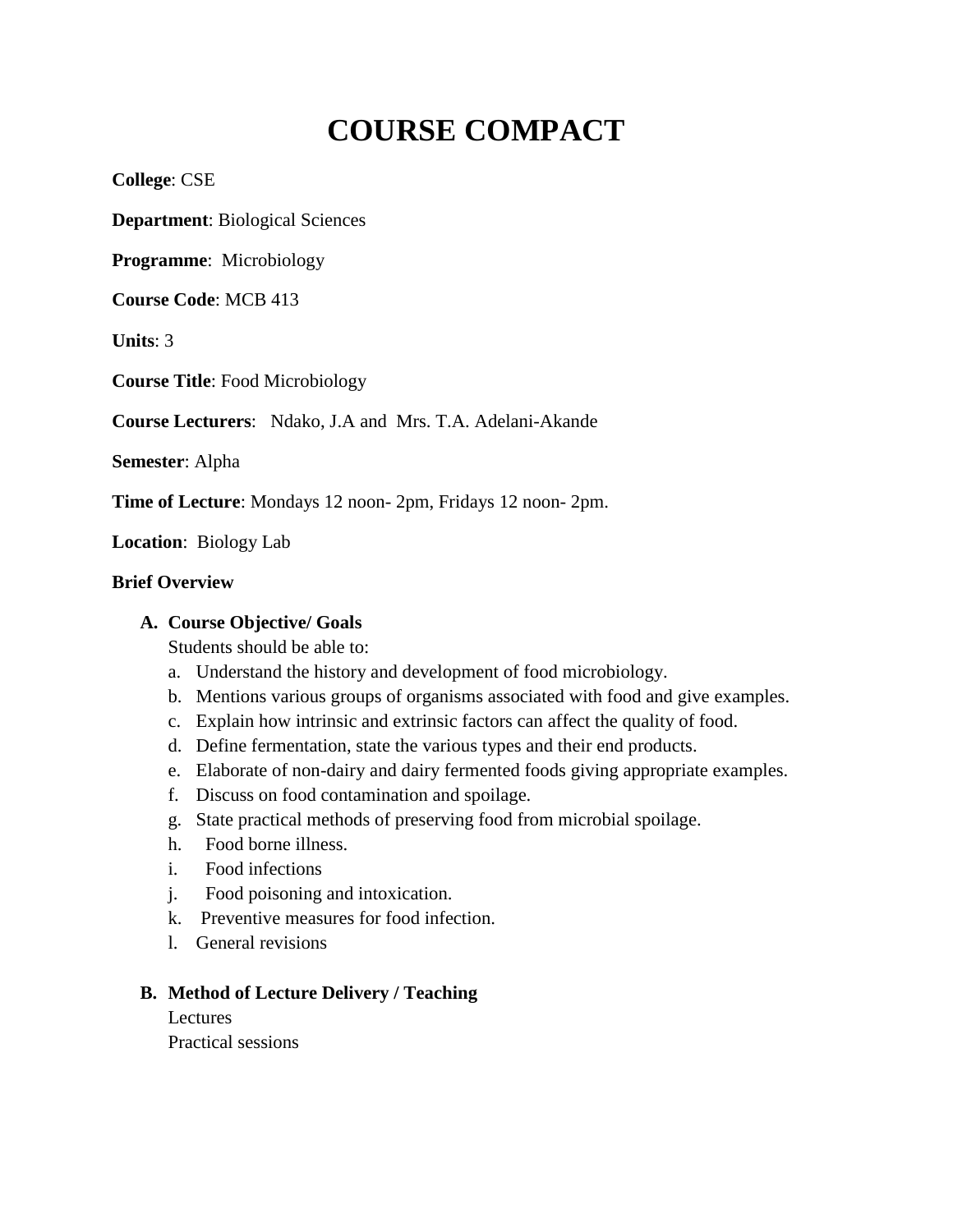# **C. Course Outline**

| <b>Module</b>  | <b>Title</b>                     | <b>Aim and Objectives</b>                                    |
|----------------|----------------------------------|--------------------------------------------------------------|
| 1              | Introduction<br>and              | Students will be introduced to:                              |
|                | history<br>of<br>food            | The scope of food microbiology.<br>a.                        |
|                | microbiology                     | The beginnings of food microbiology and<br>b.                |
|                |                                  | developments made till date.                                 |
|                |                                  | Contributions of various scientists to the<br>$\mathbf{c}$ . |
|                |                                  | study of food microbiology.                                  |
| $\overline{2}$ | Microorganisms                   | To expose students to:                                       |
|                | associated with food             | Organisms associated with foods.<br>a.                       |
|                |                                  | The role of these organisms in food.<br>b.                   |
| 4              | Foods<br>produced<br>by          | To enlighten on                                              |
|                | microorganisms                   | The involvement of microorganisms in the<br>a.               |
|                |                                  | production of food.                                          |
|                |                                  | b. Lactic Acid Bacteria (LAB) and their role                 |
|                |                                  | in non-dairy fermentation.                                   |
|                |                                  | c. Nigerian<br>fermented<br>food<br>the<br>and               |
|                |                                  | microorganisms<br>involved<br>their<br>in                    |
|                |                                  | production.                                                  |
|                |                                  | d. Fermented<br>foods produced<br>in<br>other                |
|                |                                  | countries.                                                   |
| 5              | affecting<br>Factors             | To examine in details                                        |
|                | microbial<br>growth<br>in.       | Intrinsic<br>factors<br>that<br>affect<br>microbial<br>a.    |
|                | food                             | growth.                                                      |
|                |                                  | b. Extrinsic factors that affect microbial                   |
|                |                                  | growth.                                                      |
| 6              | Contamination,                   | To broaden the understanding of students on :                |
|                | spoilage<br>and                  | The roles played by microorganisms in the<br>a.              |
|                | preservation of food             | spoilage of food products.                                   |
|                |                                  | b. Factors that can lead to the --------------               |
| 7              | Food borne illness               | To further elucidate the factors behind infections           |
|                |                                  | and intoxications resulting in disease condition             |
| 8              | Food poisoning                   | This would expand the student's know-how on the              |
|                |                                  | various cause of food poisoning and the preventive           |
|                |                                  | measures.                                                    |
| 9              | <b>Bacteria</b><br>Viral,<br>and | This would assist the students to understand the             |
|                | Parasitic agents of food         | basic organisms responsible for food borne                   |
|                | borne illness                    | infections responsible for diseased condition.               |
| 10             | Measures at preventing           | Diverse measures at total prevention of food borne           |
|                | food borne illness               | illnesses and the causative agents.                          |
| 11             | General revision                 | A general review of the course will take place at            |
|                |                                  | this point.                                                  |

**Note:** Each module will last for a week except for modules 4 and 6 that will last for two weeks each.